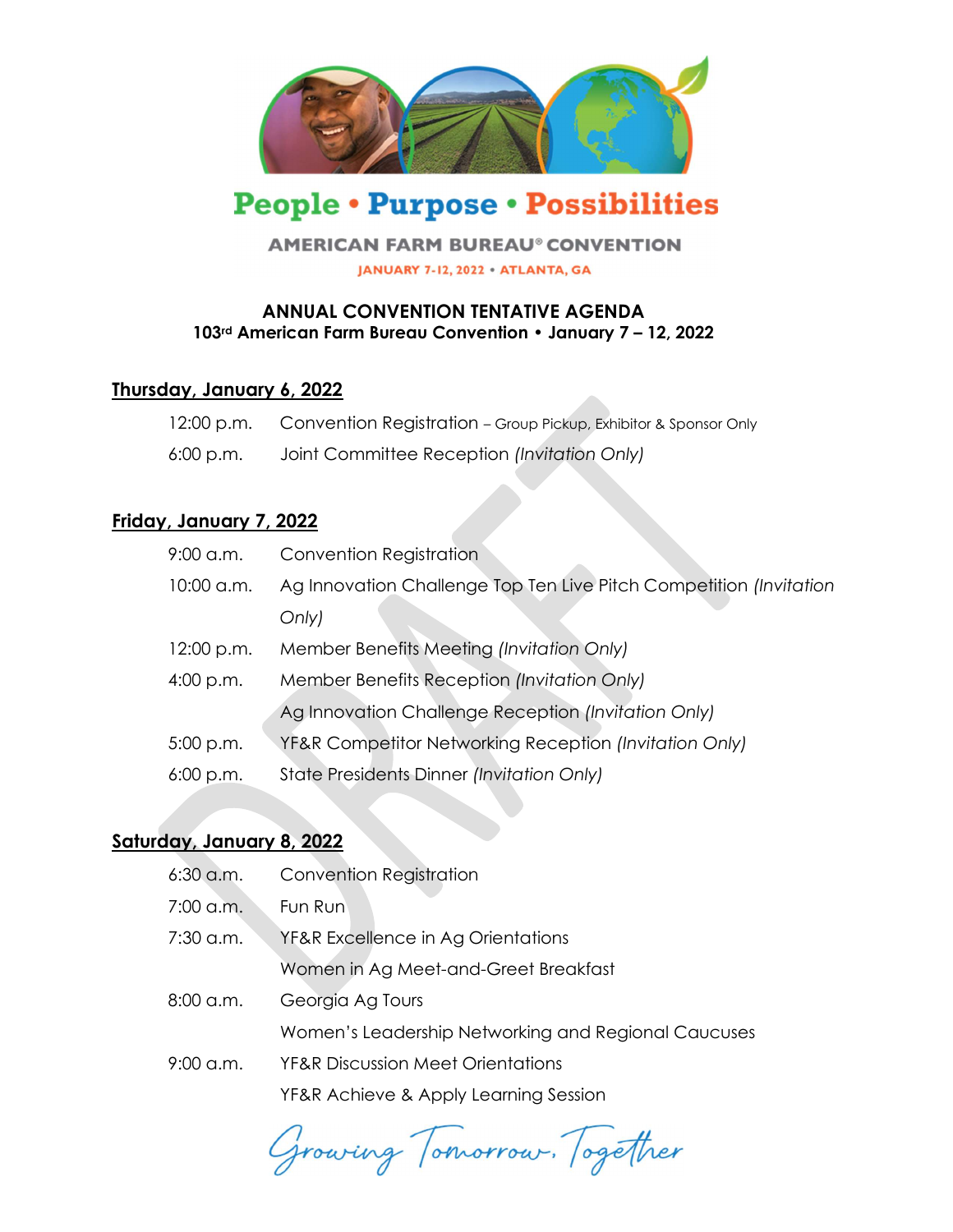YF&R Excellence in Ag Presentations

AFBF Audit Committee Meeting (Invitation Only)

- 10:30 a.m. Annual Meeting of the American Farm Bureau Women
- 11:00 a.m. YF&R Discussion Meet Round 1
- 1:00 p.m. Communicate, Collaborate & Influence (CCI) Trade Show Opens
- 2:30 p.m. YF&R Discussion Meet Round 2

#### Cultivation Center

- 3:30 p.m. Celebration of Grassroots Reception (trade show)
- 4:00 p.m. Cultivation Center Forum hosted by the AFBWLC YF&R Discussion Meet Sweet 16 & Achievement Award Top 10 **Announcements**
- 5:00 p.m. Trade Show Closes

## Sunday, January 9, 2022

| $6:30$ a.m.  | Convention Registration                                          |
|--------------|------------------------------------------------------------------|
| 7:00 a.m.    | Sunrise Service                                                  |
| $8:00$ a.m.  | Flapjack Fundraiser (ticketed event, all welcome)                |
| $9:00$ a.m.  | YF&R EA Top 10 Presentations                                     |
| $9:30$ a.m.  | <b>Opening General Session</b> (PZD speech, FBFA & state awards) |
| 10:30 a.m.   | <b>Trade Show Opens</b>                                          |
| (End of GS)  | <b>Farm Bureau Gives Back</b>                                    |
|              | FFA/4-H/MANRRS Program                                           |
| 10:45 a.m.   | Workshops                                                        |
| $11:00$ a.m. | Ag Innovation Challenge Final Four Live Pitch Competition        |
|              | YF&R Achievement Award Top 10 Interviews                         |
|              | YF&R Excellence in Ag Learning Session                           |
| 12:00 p.m.   | Leadership Luncheon (ticketed event, all welcome)                |
| $1:15$ p.m.  | Workshops                                                        |
|              | <b>YF&amp;R Discussion Meet Sweet 16</b>                         |
| $2:30$ p.m.  | Workshops                                                        |
|              | General Counsel Advisory Committee (Invitation Only)             |

growing Tomorrow. Together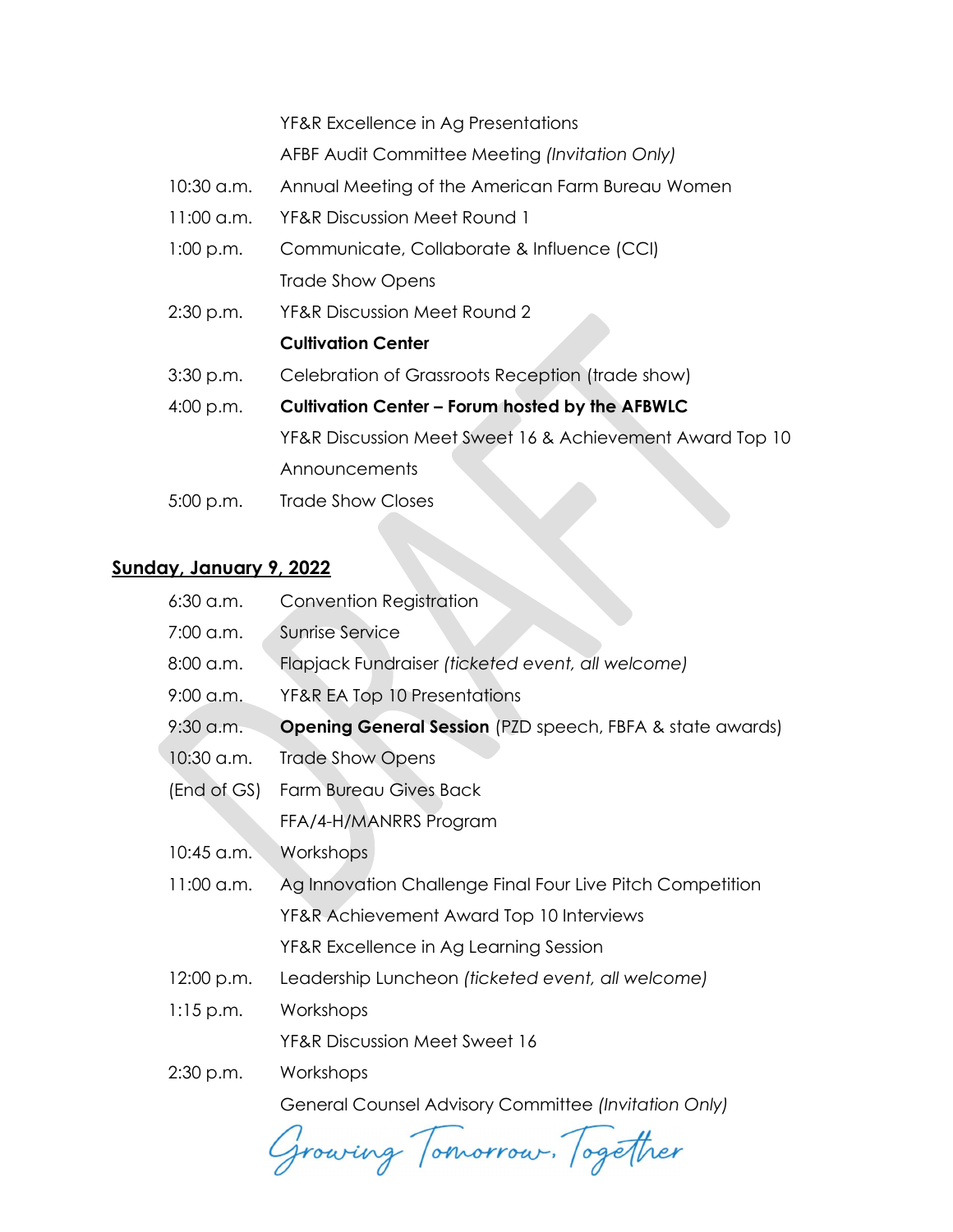- 3:30 p.m. Trade Show Closes
- 4:00 p.m. Mid General Session or Town Hall (Ag Sec, Keynote) YF&R Discussion Meet Final 4
- 6:00 p.m. YF&R Finalist & Sponsors Reception
- 7:30 p.m. PAC Dinner (Invitation Only)

## Monday, January 10, 2022

| <b>Convention Registration</b>                                                                       |
|------------------------------------------------------------------------------------------------------|
| <b>Trade Show Opens</b>                                                                              |
| Workshops                                                                                            |
| <b>Cultivation Center - YF&amp;R Discussion Meet Final 4</b>                                         |
| <b>Cultivation Center - AFBF P&amp;E Forum</b>                                                       |
| Workshops                                                                                            |
| <b>Trade Show Closes</b>                                                                             |
| <b>Closing General Session</b> (DSA, keynote, POTUS/Ag Sec)                                          |
| LINC Business Meeting (Invitation Only).                                                             |
| Women's Communication Boot Camp Workshop (Invitation Only)                                           |
| Mental Health Training Workshop: QPR for Farmers & Farm Families                                     |
| LINC Reception (Invitation Only)                                                                     |
| <b>Tentative Farm Bureau Celebration Event</b>                                                       |
| 8:00 a.m.<br>$8:30$ a.m.<br>10:00 a.m.<br>$11:00$ a.m.<br>$11:30$ a.m.<br>$2:00$ p.m.<br>$3:30$ p.m. |

# Tuesday, January 11, 2022

| $8:00$ a.m. | Annual Meeting of Voting Delegates |
|-------------|------------------------------------|
|             | <b>Amendment Processing</b>        |
|             | Georgia Ag Tours                   |
| $9:00$ a.m. | Spouses Event (Invitation Only)    |
| 12:00 p.m.  | Voting Delegate Luncheon           |
| 1:00 p.m.   | Delegate Regional Caucuses         |
| $2:00$ p.m. | <b>Voting Delegate Session</b>     |

## Wednesday, January 12, 2022

Growing Tomorrow. Together